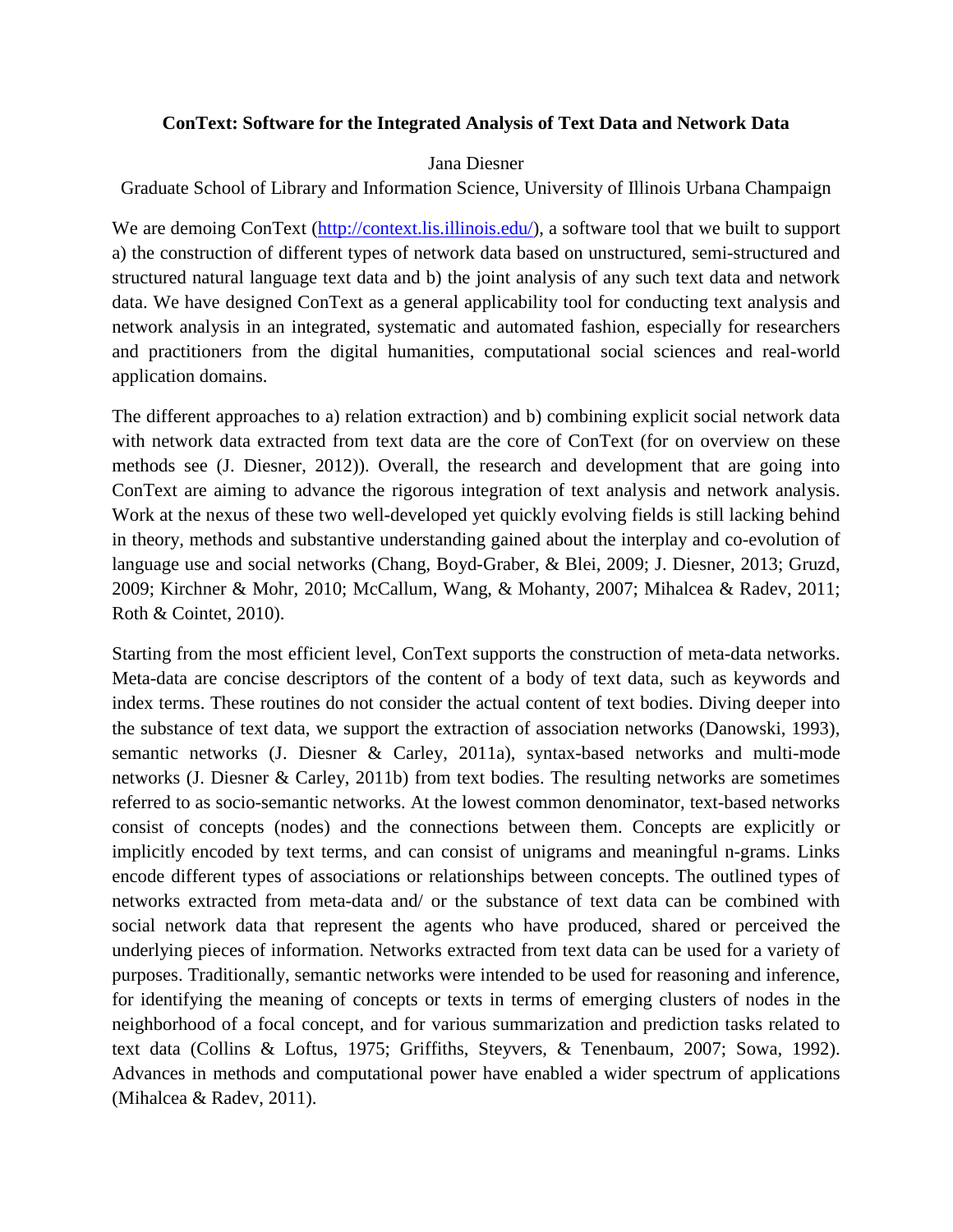ConText is currently provided for free as a client-side executable. Being built in Java, the technology runs on PCs and Macs. The tool integrates a variety of open source libraries as well as functionalities that we developed from scratch. The graphical user interface (GUI) is designed to allow for intuitive use and full user control over sequential and complex analysis processes. Figure 1 shows the GUI of ConText. Individual data analysis projects are organized into data, processes and results (left hand side panel). We also provide a handbook, training material and a mailing list; all accessible from the tool's webpage (http://context.lis.illinois.edu/).

#### **Figure 1: Graphical User Interface of GUI**



The corpus view as shown in Figure 2 displays the text data currently being processed. Showing the actual text data and allowing users to browse through each document at its different stages of processing supports qualitative analysis, the deep screening of small samples and close readings (Abello, Broadwell, & Tangherlini, 2012). We designed ConText to combine these paradigms with big data analytics, scalability and distant readings by implementing efficient algorithms for supporting a variety of statistical analysis, information extraction and dimensionality reduction tasks.

#### **Figure 2: Corpus View**

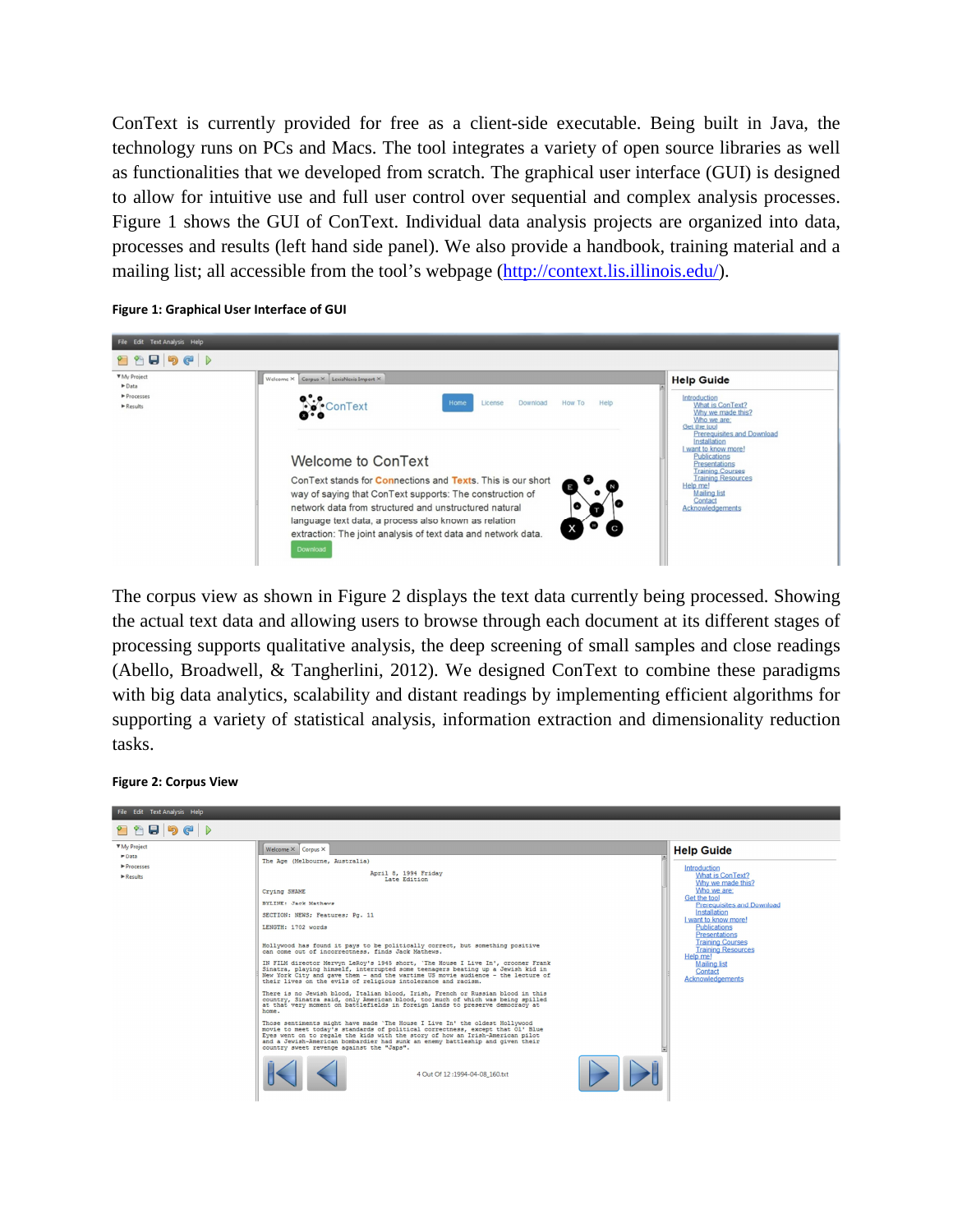Figure 3 gives an example for one such task: After previously downloaded data from LexisNexis<sup>1</sup> are automatically organized into a) a curated dataset of articles and b) a database of meta-data (step 1 in the GUI below), the user can construct various types of one-more or multimode networks from the meta-data (step 2). The various text analysis techniques supported by ConText (listed below) can then be used to analyze the substance of the underlying bodies of the articles, and the meta-data networks can be enhanced or fused with the outcome of these processes (step 3).





In the following, we give a brief overview on the main routines for data import, curation, preprocessing and analysis provided in ConText.

1. Data import:

 $\overline{\phantom{0}}$ 

- Publicly available data from social media, currently Facebook and Twitter. In the near future, we will also support the import of data from YouTube.
- Client-side text data sets (Figure 2).
- 2. Data curation and pre-processing:
- Structured text data and meta-data:
	- o Conversion of downloaded batches of data from LexisNexis (http://www.lexisnexis.com/) into text corpora readily available for further analysis by (Figure 3):
		- Splitting up and disambiguating data into individual text data files with and without (up to user) pertinent meta-data.
		- Organizing pertinent meta-data in database.
- Unstructured natural language text data:
	- o Creation and application of stop word lists

<sup>&</sup>lt;sup>1</sup> ConText does not support data collection from LexisNexis, only the curation and analysis of data already acquired from LexisNexis.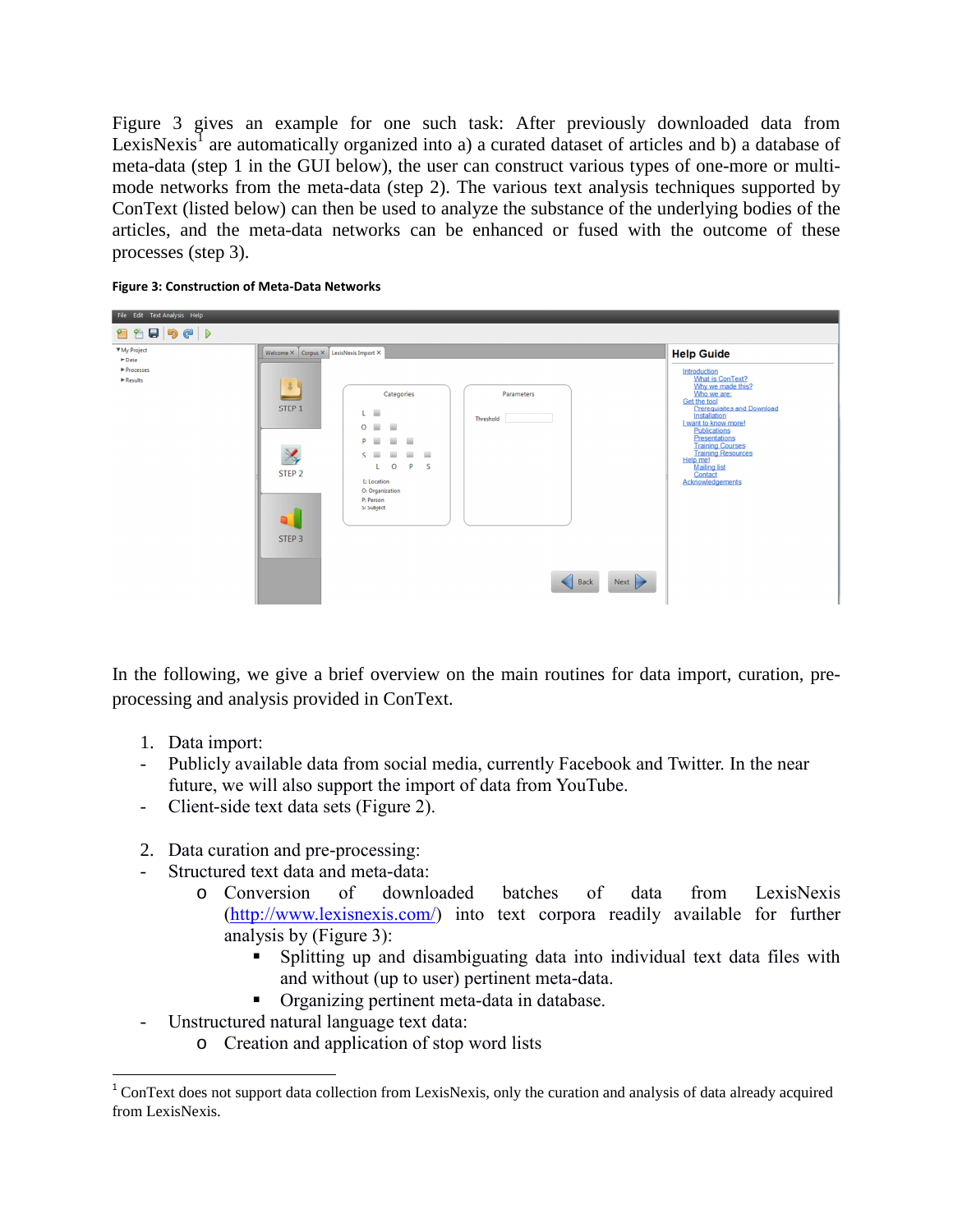- o Stemming
- o Parts of speech tagging
- 3. Analysis of unstructured, natural language text data:
- Summarization techniques:
	- o Corpus statistics, including absolute and weighted term frequencies
	- o Topic modeling
	- o Sentiment Analysis
	- o Integrated visualization of topic modeling and sentiment analysis
- Entity and Relation extraction techniques:
	- o Entity Detection
	- o Construction and application of codebooks, thesauri and dictionaries
	- o Relation extraction based on semantics, syntax, co-occurence and meta-data
	- o Construction of one-mode networks (association networks, semantic networks) and multi-mode networks

Besides providing ConText for free, we are also using this tool for conducting data collection and analysis tasks in our lab, currently mainly for studying the impact of social justice documentaries and media on society (J. Diesner, Aleyasen, Kim, Mishra, & Soltani, 2013; J Diesner, Pak, Kim, Soltani, & Aleyasen, 2014).

**Acknowledgement:** This work is supported by the FORD Foundation, JustFilms division, grant No. 0125-6162. The author is grateful to the graduate student team from UIUC who works on this tool: Amirhossein Aleyasen, Jinseok Kim, Shubhanshu Mishra, Kiumars Soltani and Sean Wilner. Further gratitude goes to Dr. Susie Pak, St John's University, Orlando Bagwell, former director of JustFilms, and Joaquin Alvarado, Chief Strategy Officer at the Center for Investigative Reporting.

## **References:**

- Abello, J., Broadwell, P., & Tangherlini, T. R. (2012). Computational folkloristics. *Communications of the ACM, 55*(7), 60-70.
- Chang, J., Boyd-Graber, J., & Blei, D. (2009). *Connections between the lines: augmenting social networks with text.* Paper presented at the 15th ACM SIGKDD International Conference, Paris, France.
- Collins, A., & Loftus, E. (1975). A spreading-activation theory of semantic processing. *Psychological Review, 82*(6), 407-428.
- Danowski, J. A. (1993). Network Analysis of Message Content. *Progress in Communication Sciences, 12*, 198-221.
- Diesner, J. (2012). *Uncovering and managing the impact of methodological choices for the computational construction of socio-technical networks from texts.* Carnegie Mellon University. (CMU-ISR-12-101, PhD Thesis)
- Diesner, J. (2013). From Texts to Networks: Detecting and Managing the Impact of Methodological Choices for Extracting Network Data from Text Data. *Künstliche Intelligenz/ Artificial Intelligence, 27*(1), 75-78. doi: 10.1007/s13218-012-0225-0